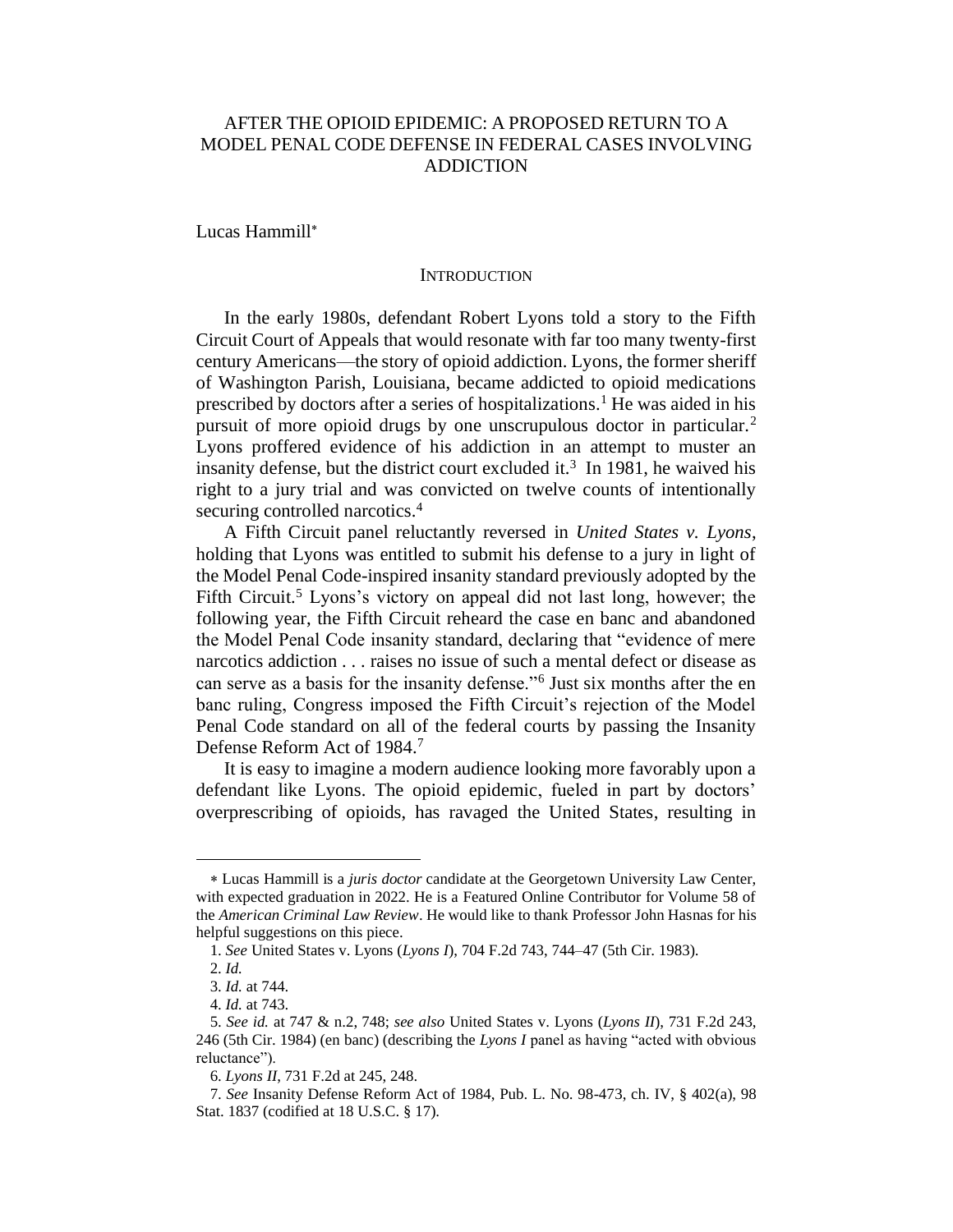nearly 450,000 overdose deaths between 1999 and 2019.<sup>8</sup> It has led to criminal and civil liability for American companies like Purdue Pharma, which pleaded guilty in 2020 to charges that it misled the federal government about OxyContin sales and agreed to pay \$8.3 billion in a settlement with the U.S. Department of Justice.<sup>9</sup> The opioid epidemic has also coincided with, and perhaps helped cause, an apparent shift in Americans' attitudes about addiction: in the 1980s, addicts were often characterized as moral failures, but evidence suggests that they are more likely today (than they were thirty years ago, at least) to be viewed as suffering from a disease. $10$ 

This Comment argues that a return to the Model Penal Code's insanity standard in federal cases would treat involuntarily addicted defendants in a way that better comports with modern conceptions of addiction and the normative aims of criminal law. Part I traces the evolution of and justifications for the insanity defense in common law countries. Part II analyzes the *Lyons* case, illustrating how competing insanity standards are implicated in addiction cases. Part III situates the tension between the different insanity standards within the context of the opioid epidemic and argues for a return to the Model Penal Code standard in cases where the defendant became addicted involuntarily. Part III also argues that Congress should consider clarifying that addiction is a mental disease sufficient to mount an insanity defense.

Before proceeding, however, a brief note about terminology is warranted. Whether the word "insanity" is actually an appropriate term to use as a label for defendants who struggle with addiction is outside the scope of this Comment. The Model Penal Code's "insanity" standard does not even use that term; it is instead titled "Mental Disease or Defect Excluding Responsibility" and, at the time it was published, reflected the desire of the Code's authors to expand the traditional insanity rule and allow more defendants to raise the defense.<sup>11</sup> This Comment will nevertheless use the

<sup>8.</sup> *See Opioid Data Analysis and Resources*, CTRS. FOR DISEASE CONTROL & PREVENTION (Jan. 25, 2021), https://www.cdc.gov/drugoverdose/data/analysis.html.

<sup>9.</sup> Katie Benner, *Purdue Pharma Pleads Guilty to Role in Opioid Crisis as Part of Deal with Justice Dept.*, N.Y. TIMES (Dec. 17, 2020), https://www.nytimes.com/2020/11/24/us/politics/purdue-pharma-opioids-guiltysettlement.html.

<sup>10.</sup> *See* Kristina Peterson & Stephanie Armour, *Opioid vs. Crack: Congress Reconsiders Its Approach to Drug Epidemic*, WALL ST. J. (May 5, 2018, 7:00 AM), https://www.wsj.com/articles/opioid-v-crack-congress-reconsiders-its-approach-to-drugepidemic-1525518000. As the crack epidemic of the 1980s (which disproportionately affected the Black community) gave way to the opioid epidemic of the twenty-first century (which has predominately affected whites), race almost certainly played a role in causing the shift in attitudes. *See id.*; Hernandez D. Stroud, *Our Opioid Crisis Reveals Deep Racial Bias in Addiction Treatment*, TIME (July 15, 2016, 10:24 AM), https://time.com/4385588/crack-babies-heroin-crisis/ ("[O]ur national attitude towards [white opioid addicts] is markedly different than it was towards black crack addicts in the  $1980s...$ ").

<sup>11.</sup> *See infra* notes 19–22 and accompanying text. It is worth noting, however, that many recovering addicts in twelve-step groups refer to themselves as having been "powerless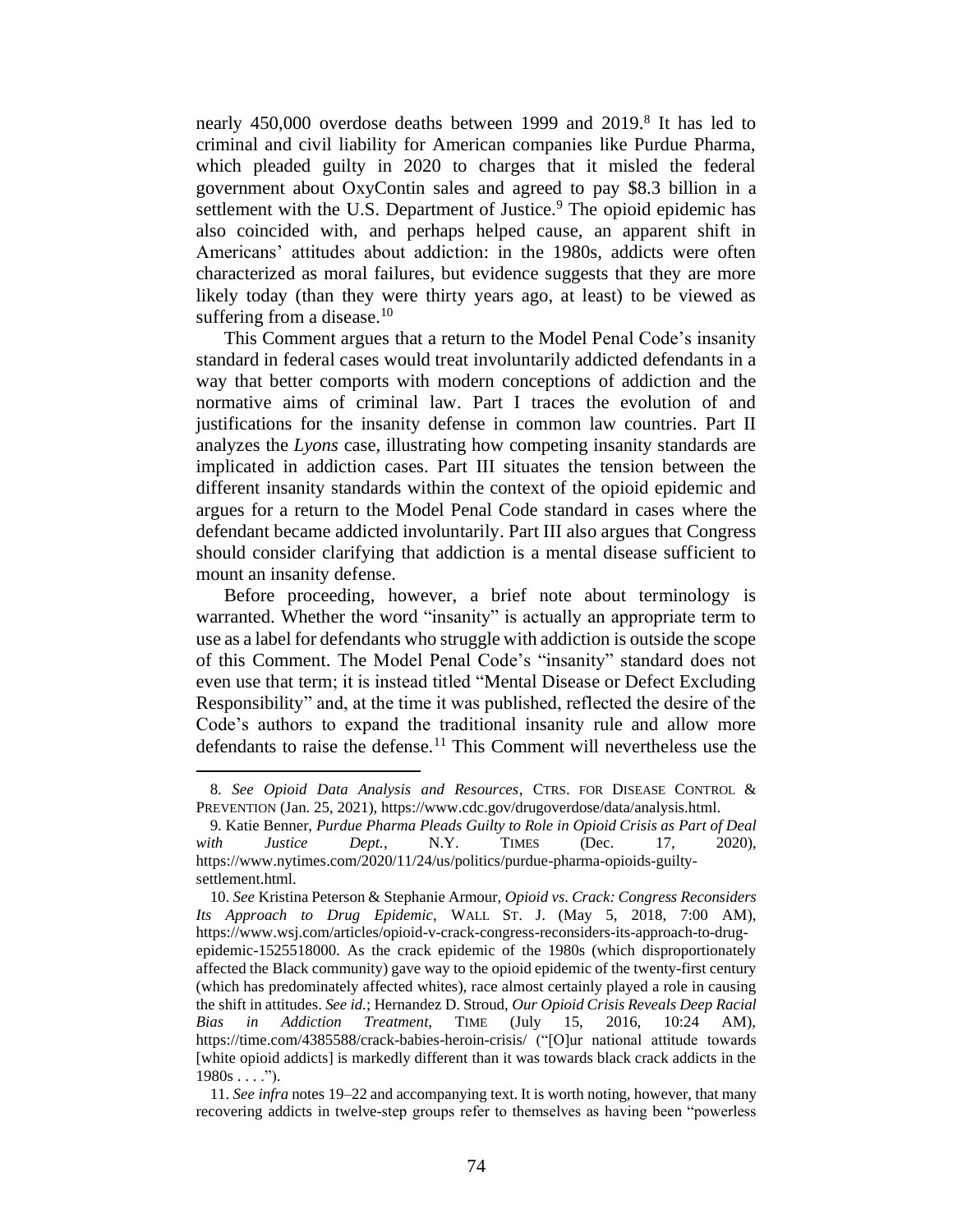term "insanity" to reduce confusion and to acknowledge the reality that the Model Penal Code standard was understood when it was published as a defense that would replace and encompass the traditional insanity defense.

## I. THE EVOLUTION OF THE INSANITY DEFENSE FROM THE *M'NAGHTEN* RULE TO THE MODEL PENAL CODE

The current federal insanity rule can trace its ancestry to nineteenthcentury England. *M'Naghten's Case*<sup>12</sup> involved an 1843 attempt to assassinate British Prime Minister Robert Peel, who survived because the assassin mistook Peel's secretary for Peel himself.<sup>13</sup> Charged with murdering the secretary by fatal gunshot wound, the defendant presented evidence that he was suffering from "morbid delusions" at the time of the shooting.<sup>14</sup> The standard that arose from the case before the House of Lords was that to establish a defense of insanity, a defendant must prove that he "was labouring under such a defect of reason, from disease of the mind, as not to know the nature and quality of the act he was doing; or, if he did know it, that he did not know he was doing what was wrong."<sup>15</sup> A justification for the *M'Naghten* rule and an explanation of how it serves the purposes of the criminal law came from Justice Dixon of the High Court of Australia nearly a century later in *The King v. Porter*<sup>16</sup> as he explained the rule to the jury:

> The purpose of the law in punishing people is . . . to deter people from committing offences. . . . Now, it is perfectly useless for the law to attempt, by threatening punishment, to deter people from committing crimes if their mental condition is such that they cannot be in the least influenced by the possibility or probability of subsequent punishment . . . . [T]he law, in laying down a standard of mental disorder sufficient to justify a jury in finding a prisoner not guilty on the ground of insanity at the moment of the offence, . . . is attempting to define what are the classes of people who should not be punished although they have done actual things which in others would amount to crime.<sup>17</sup>

over . . . addiction" and in need of a "restor[ation] . . . to *sanity*." *Who, What, How, and*  Why, NARCOTICS ANONYMOUS (emphasis added), https://www.na.org/admin/include/spaw2/uploads/pdf/litfiles/us\_english/IP/EN3101.pdf (last visited Feb. 20, 2021).

<sup>12.</sup> M'Naghten's Case (1843) 8 Eng. Rep. 718, 10 Cl. & Fin. 200.

<sup>13.</sup> *See Sir Alexander James Edmund Cockburn, 10th Baronet: British Chief Justice*, ENCYC. BRITANNICA (Dec. 20, 2020), https://www.britannica.com/biography/Sir-Alexander-James-Edmund-Cockburn-10th-Baronet.

<sup>14.</sup> 8 Eng. Rep. at 719, 10 Cl. & Fin. at 200–02.

<sup>15.</sup> *Id.*at 722, 10 Cl. & Fin. at 210.

<sup>16.</sup> The King v. Porter (1933) 55 CLR 182.

<sup>17.</sup> 55 CLR at 186–87.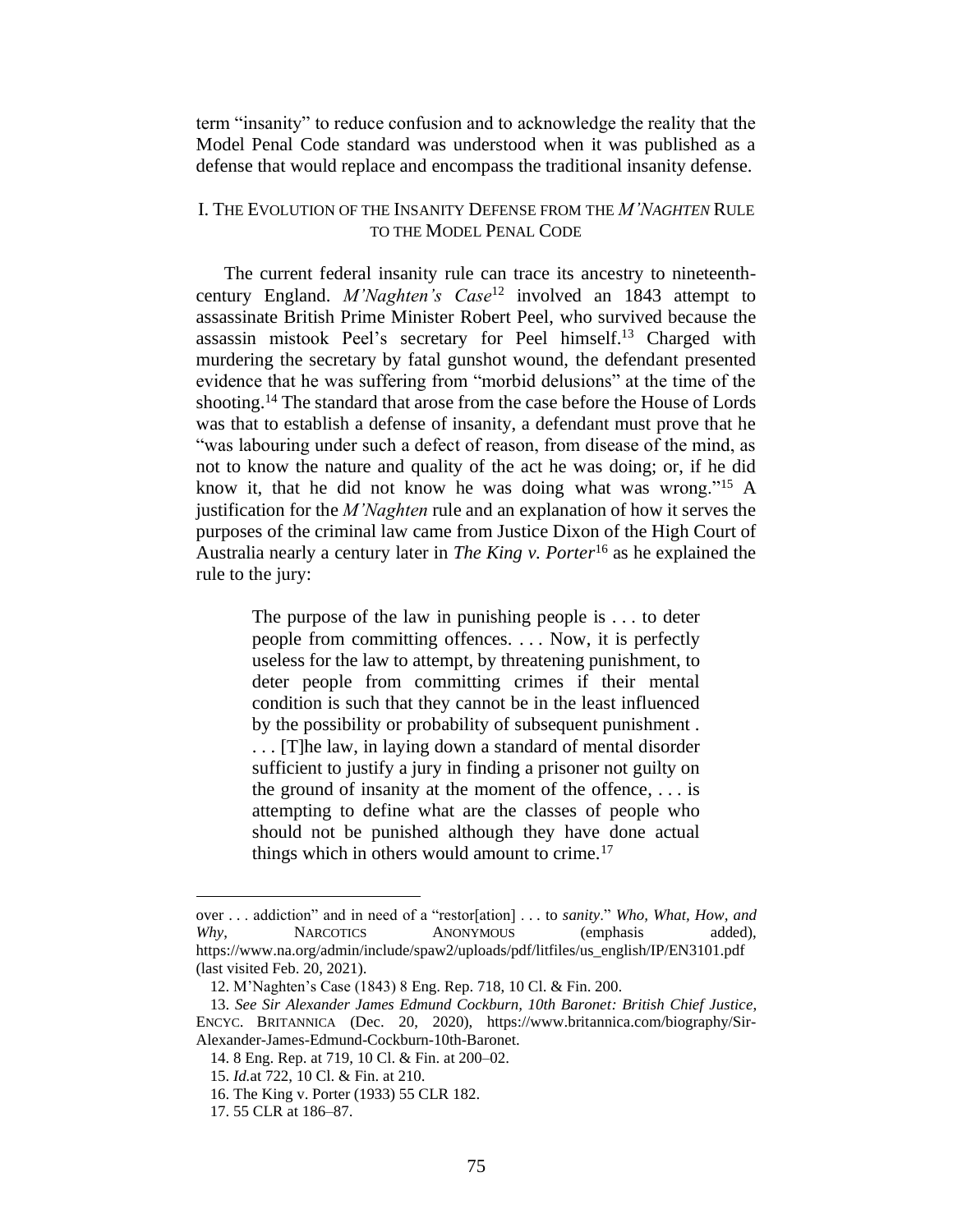The *M'Naghten* rule survives to this day; indeed, it serves as the basis for the congressionally mandated insanity standard that is used in federal courts. <sup>18</sup> But the Model Penal Code, adopted by the American Law Institute in 1962, questioned whether the rule "goes far enough." <sup>19</sup> As the 1985 Commentaries to the Code later explained, "A . . . pervasive difficulty with the [*M'Naghten*] standard appears in cases in which the defendant's [mental] disorder ... destroys or overrides the defendant's power of selfcontrol."<sup>20</sup> In the *M'Naghten* rule, the Code's authors perceived an "inadequacy in connection with claims that emphasize a defendant's *volitional* incapacity rather than his *inability to understand*."<sup>21</sup>

The Code's alternative to the *M'Naghten* rule, which dispensed with the label "insanity" for the more expansive "Mental Disease or Defect Excluding Responsibility," thus excuses from criminal conduct a defendant who can show that "at the time of such conduct as a result of mental disease or defect he lacks substantial capacity either to appreciate the criminality [wrongfulness] of his conduct *or to conform his conduct to the requirements of law*."<sup>22</sup> For addicts who *know* their behavior is wrongful but *engage in the behavior anyway due to their dependence on drugs*, the distinction between *M'Naghten* and the Model Penal Code is crucial.

The Model Penal Code standard quickly proved influential in the federal courts, including in the Fifth Circuit. That court became the sixth federal appellate court<sup>23</sup> to adopt the Code's formulation of the insanity rule when it decided *Blake v. United States* in 1969.<sup>24</sup> In *Blake*, the Fifth Circuit justified its adoption of the Model Penal Code rule by calling it "a definition of insanity which will serve as a vehicle to enable the court and jury to give effect to the defense . . . in terms of what is now known about diseases of the mind."<sup>25</sup>

<sup>18.</sup> *See* 18 U.S.C. § 17(a) ("It is an affirmative defense to a prosecution under any Federal statute that, at the time of the commission of the acts constituting the offense, the defendant, as a result of a severe mental disease or defect, was unable to appreciate the nature or quality or the wrongfulness of his acts."); *see also* Clark v. Arizona, 548 U.S. 735, 750 & n.12 (2006) (recognizing that the federal standard derives from *M'Naghten*).

<sup>19.</sup> MODEL PENAL CODE AND COMMENTARIES 166 (AM. L. INST. 1985) (discussing the Code as adopted in 1962).

<sup>20.</sup> *Id.* at 166–67.

<sup>21.</sup> *Id.* at 167 (emphasis added).

<sup>22.</sup> *Id.* at 163 (brackets in original) (emphasis added).

<sup>23.</sup> If one adds the two circuits that adopted similar standards prior to the Code's publication, the Fifth Circuit was actually the eighth circuit to adopt such a rule. Blake v. United States, 407 F.2d 908, 914–16 (5th Cir. 1969) (adopting the Model Penal Code standard after noting that seven other circuit courts had adopted the same or a similar rule).

<sup>24.</sup> *Id.* By 1984, the Model Penal Code standard was firmly entrenched across the federal judiciary. *See* United States v. Lyons (*Lyons II*), 731 F.2d 243, 253 & n.3 (1984) (Rubin & Williams, JJ., concurring in part and dissenting in part).

<sup>25.</sup> *Blake*, 407 F.2d at 915.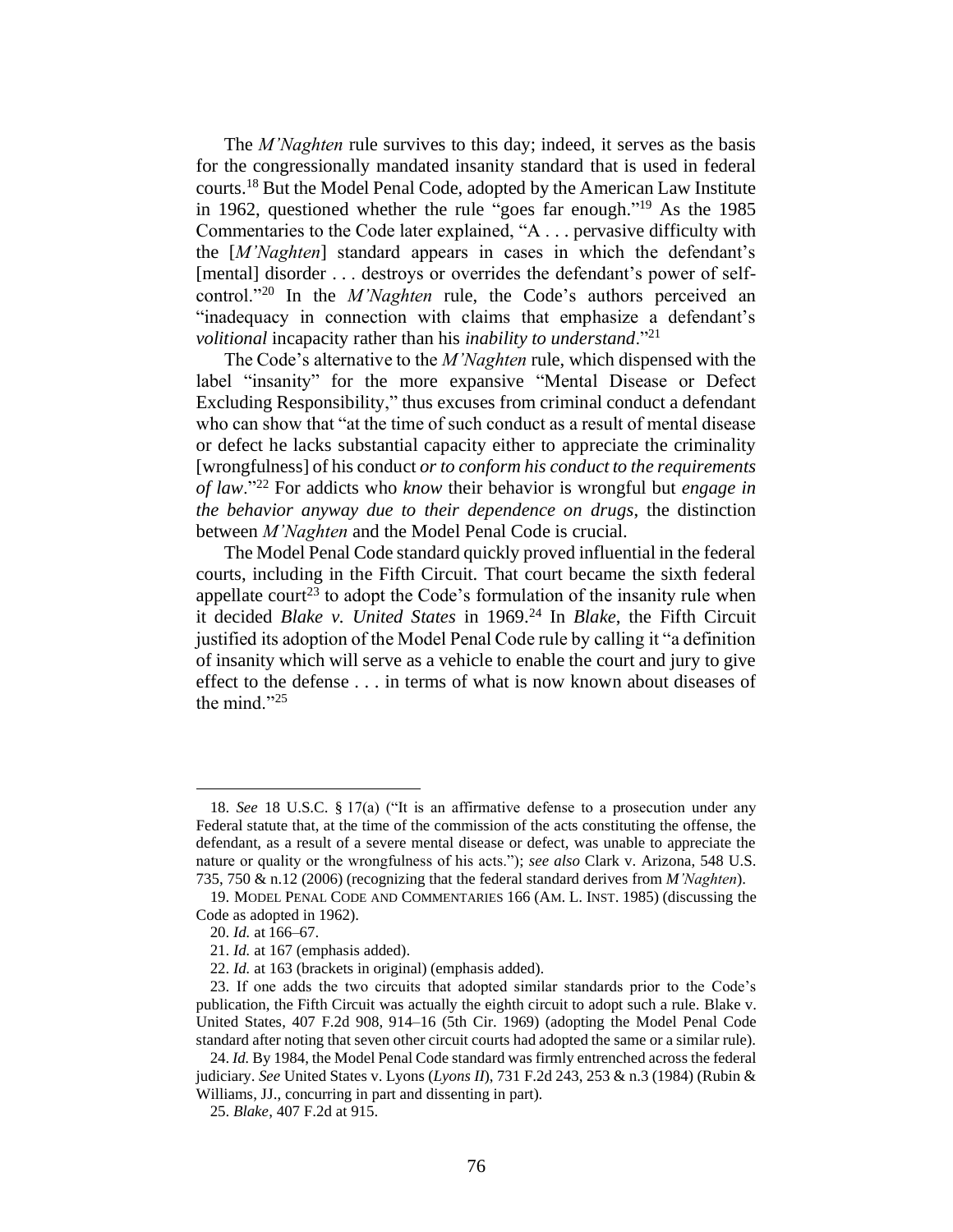#### II. THE RETURN TO *M'NAGHTEN* IN *LYONS* AND IN CONGRESS

The more expansive vision of the insanity defense, however, was shortlived, and the *M'Naghten* rule returned in the wake of yet another assassination attempt. Debate over the insanity defense reignited in the 1980s, after a jury found John Hinckley Jr.—who tried to assassinate President Ronald Reagan in 1981—not guilty by reason of insanity in 1982.<sup>26</sup> It was in that high-strung context that Robert Lyons appealed his case to the Fifth Circuit. This Part describes Lyons's battle with addiction in greater depth. It then explains how the Fifth Circuit reacted to Lyons's insanity defense in a way that, in hindsight, was out of step with our modern understandings of drug dependency.

Before suffering from addiction, Lyons was "generally in good health except that he suffered from occasional severe stomach pain, nausea, and vomiting."<sup>27</sup> He was hospitalized twice, was diagnosed with a probable ulcer, underwent surgery for internal hemorrhoids, and was administered Percodan and Demerol,  $^{28}$  both of which are addictive opioids.  $^{29}$  He left the hospital with a prescription for Percodan.<sup>30</sup> His symptoms continued, however, and he was hospitalized three more times in late 1978 to deal with the symptoms, a minor gunshot wound he suffered while he was cleaning a pistol under the influence of the Percodan, and an appendectomy.<sup>31</sup> Each time, Lyons received opioids while at the hospital and left with a prescription for Percodan.<sup>32</sup> Soon thereafter, Lyons's doctor "was concerned about the possibility of addiction" and "determined not to give [Lyons] any more Percodan."<sup>33</sup> But Lyons, still suffering from pain, switched doctors, and the new doctor "continued to prescribe Percodan for Lyons in constantly increasing amounts during the year 1979."<sup>34</sup>

At the end of 1979, Lyons was elected sheriff of Washington Parish, Louisiana.<sup>35</sup> By late 1980, Lyons's family "had discovered that [Lyons] had a serious drug problem." <sup>36</sup> But Lyons's doctor was helping him use "devious means of securing the drugs," including by placing "a fake cast on

<sup>26.</sup> Natalie Jacewicz, *After Hinckley, States Tightened Use of the Insanity Plea*, NPR (July 28, 2016, 10:20 AM), https://www.npr.org/sections/healthshots/2016/07/28/486607183/after-hinckley-states-tightened-use-of-the-insanity-plea (noting that the 1982 verdict "sparked fierce argument over use of the insanity defense").

<sup>27.</sup> United States v. Lyons (*Lyons I*), 704 F.2d 743, 744 (5th Cir. 1983).

<sup>28.</sup> *Id.*

<sup>29.</sup> *Percodan®*, U.S. FOOD & DRUG ADMIN. (Dec. 2016), https://www.accessdata.fda.gov/drugsatfda\_docs/label/2016/007337s049lbl.pdf; *Demerol® (meperidine hydrochloride, USP)*, U.S. FOOD & DRUG ADMIN. (Sept. 2010), https://www.accessdata.fda.gov/drugsatfda\_docs/label/2011/005010s050lbl.pdf.

<sup>30.</sup> *Lyons I*, 704 F.2d at 744.

<sup>31.</sup> *Id.* at 744–45.

<sup>32.</sup> *Id.*

<sup>33.</sup> *Id.* at 745.

<sup>34.</sup> *Id.*

<sup>35.</sup> *Id.*

<sup>36.</sup> *Id.*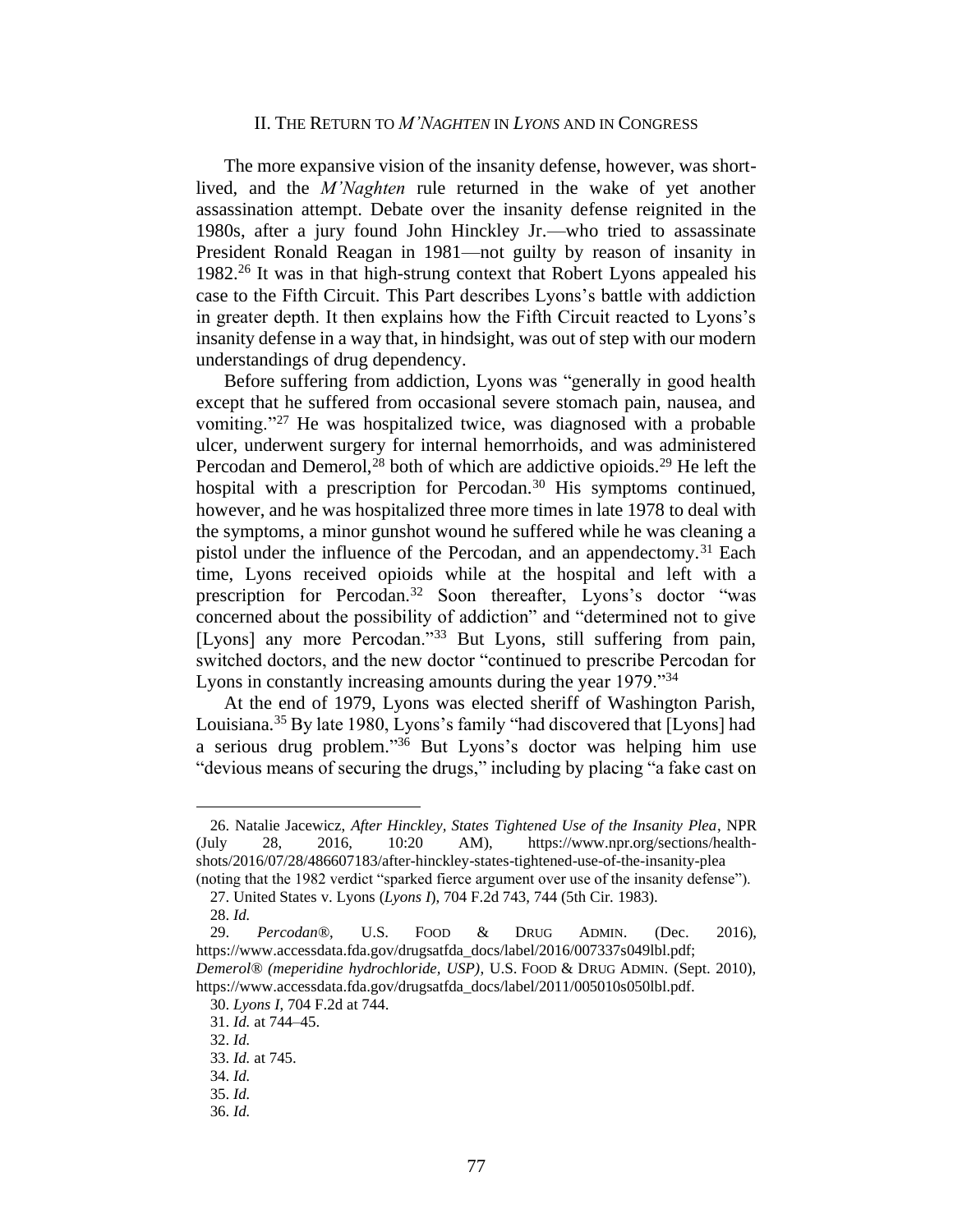Lyons'[s] leg so that his family and the public would believe he had a broken leg, and therefore a legitimate reason for taking the drugs which [the doctor] was supplying."<sup>37</sup> The doctor even told Lyons that "because he was the sheriff, it would be possible for him to get local doctors to write prescriptions for drugs ostensibly to be used in law enforcement undercover narcotics cases."<sup>38</sup>

Lyons "had a tremendous need for drugs, and on the occasions when he could not get them, he suffered great physiological and psychological pain to the extent that he felt a complete inability to refrain from using them."<sup>39</sup> He struggled to eat food, lost over forty pounds, and suffered from drastic malnutrition.<sup>40</sup> News of his addiction eventually became public, and he was indicted on twelve counts of knowingly and intentionally securing controlled narcotics by misrepresentation, fraud, deception, and subterfuge. $41$ 

The Fifth Circuit panel that heard Lyons's appeal held that Lyons should have, under the Model Penal Code standard adopted in *Blake*, been able to offer to the jury his argument that he lacked "substantial capacity to conform his conduct to the requirements of the law."  $42$  The panel acknowledged that Lyons's addiction was involuntary, but it nevertheless made its reluctance to permit his insanity defense plain, declaring that it was "[c]onstrained by the shackles of precedent."<sup>43</sup>

Upon rehearing en banc, the court demonstrated even less sympathy for Lyons's battle with addiction, abandoning the Model Penal Code standard and returning to a *M'Naghten*-like rule. <sup>44</sup> The court pointed to a law journal's statement that "there is no consensus in the medical profession that addiction is a mental disease," and the court itself suggested that addicts can simply choose to attend treatment programs rather than use drugs.<sup>45</sup> The court also cited Supreme Court precedent for the proposition that "mere alcoholism does not constitute a mental disease or defect warranting an

<sup>37.</sup> *Id.*

<sup>38.</sup> *Id.*

<sup>39.</sup> *Id.* at 746.

<sup>40.</sup> *Id.*

<sup>41.</sup> *Id.* at 743, 746.

<sup>42.</sup> *Id.* at 748.

<sup>43.</sup> *Id.* at 744.

<sup>44.</sup> United States v. Lyons (*Lyons II*), 731 F.2d 243, 248–50 (5th Cir. 1984) (en banc).

<sup>45.</sup> *See id.* at 245 (quoting Herbert Fingarette, *Addiction and Criminal Responsibility*, 84 YALE L.J. 413, 424–25 (1975)).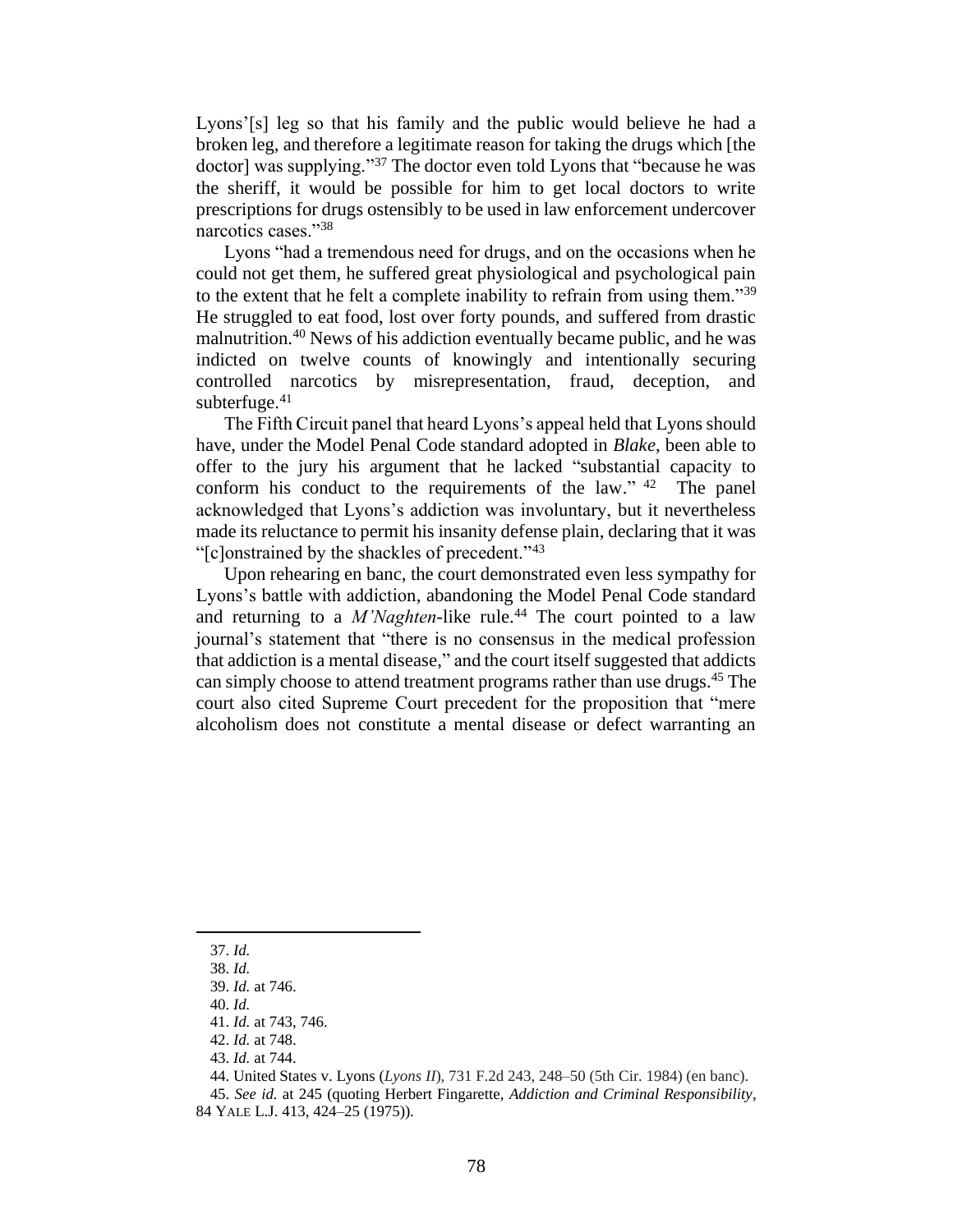insanity instruction"<sup>46</sup> but ignored alternative precedent in which a majority of the Supreme Court recognized that addiction to narcotics is an illness.<sup>47</sup>

The en banc decision was not unanimous. Five members of the Fifth Circuit joined an opinion criticizing the seven-judge majority and arguing that if addiction is not a mental disease or defect (a conclusion in which they concurred with the majority), there was no need to "redefine the scope of the insanity defense" because such a conclusion would mean Lyons could not raise an insanity defense regardless of whether a *M'Naghten*-like or Model Penal Code-like rule were in effect.<sup>48</sup> The majority's result was a "newly restricted insanity defense" formulated in a rule based on *M'Naghten*: A Fifth Circuit defendant accused of criminal conduct could be acquitted by reason of insanity, the court held, "only if at the time of that conduct, as a result of a mental disease or defect, he is unable to appreciate the wrongfulness of that conduct."<sup>49</sup>

For Lyons, the upshot was a much bleaker outlook after the court remanded for a new trial.<sup>50</sup> Later that year, Congress effectively codified the Fifth Circuit's holding, imposing on the entire federal judiciary a *M'Naghten*-like insanity standard that grants the defense only to defendants who can show that a mental disease or defect rendered them unable to "appreciate the nature or quality or the wrongfulness of  $[their]$  acts."<sup>51</sup>

<sup>46.</sup> *Id.* at 245 n.3 (citing Powell v. Texas, 392 U.S. 514, 535 (1968) (plurality opinion)). The cited portion of *Powell* says only that the Court was "unable to conclude" that chronic alcoholics are unable to resist getting drunk in public. 392 U.S. at 535. Justice White, who cast the deciding fifth vote and concurred only in the result, wrote that homeless alcoholics "must drink" because of "their disease" and that "[f]or some of these alcoholics I would think a showing could be made that resisting drunkenness is impossible and that avoiding public places when intoxicated is also impossible." *Id.* at 551 (White, J., concurring). "As applied to them," Justice White continued, "this statute is in effect a law which bans a single act for which they may not be convicted under the Eighth Amendment—the act of getting drunk." *Id.* Justice White distinguished the appellant in the case before the Court, Leroy Powell, who "had a home" and "made no showing that he was unable to stay off the streets on the night in question." *Id.* at 553–54.

<sup>47.</sup> *See* Robinson v. California, 370 U.S. 660, 667 & n.8 (1962) (describing addiction to narcotics as "an illness" and noting that the appellee state government conceded that alcoholics and addicts suffer from physical and mental illness); *see also id.* at 674 (Douglas, J., concurring) ("If addicts can be punished for their addiction, then the insane can also be punished for their insanity. Each has a disease and each must be treated as a sick person.").

<sup>48.</sup> *See Lyons II*, 731 F.2d at 252 (Rubin & Williams, JJ., concurring in part and dissenting in part) ("This case simply does not require redefinition of the insanity defense.").

<sup>49.</sup> *See id.* at 248–50 (majority opinion).

<sup>50.</sup> *See id.* at 250 (remanding for a new trial).

<sup>51.</sup> *See* Insanity Defense Reform Act of 1984, Pub. L. No. 98-473, ch. IV, § 402(a), 98 Stat. 1837 (codified at 18 U.S.C. § 17) ("It is an affirmative defense to a prosecution under any Federal statute that, at the time of the commission of the acts constituting the offense, the defendant, as a result of a severe mental disease or defect, was unable to appreciate the nature or quality or the wrongfulness of his acts."). Some states, including Wisconsin, retain the Model Penal Code standard. *See, e.g.*, WIS. STAT. ANN. § 971.15(1) (West, Westlaw through 2019 Act 186). There does not appear to be a reported Wisconsin case in which a defendant attempted to rely on drug addiction in raising the defense, but the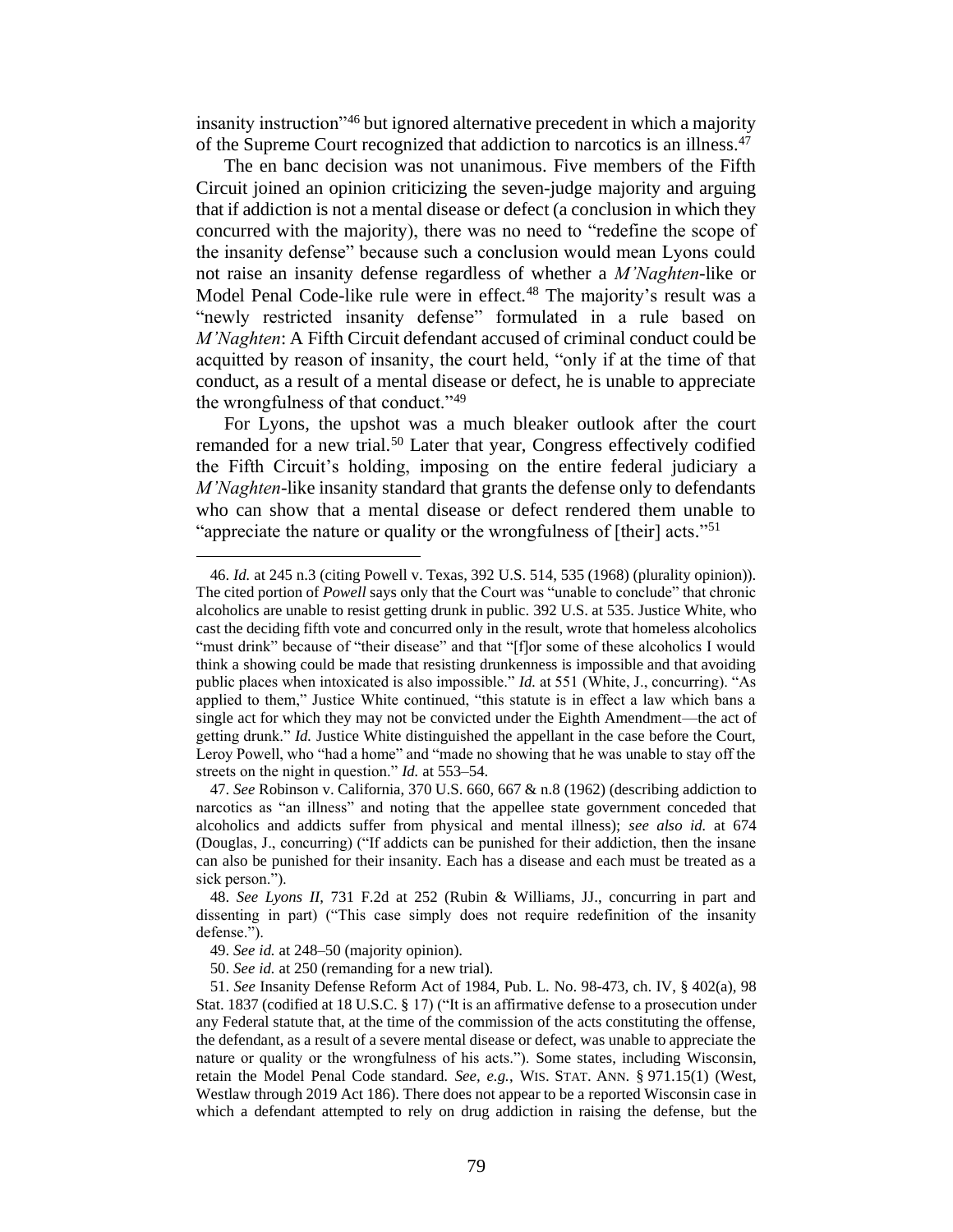### III. BACK TO THE MODEL PENAL CODE? CONCEPTIONS OF ADDICTION AND CULPABILITY AFTER THE OPIOID EPIDEMIC

Though the en banc Fifth Circuit did not consider addiction to constitute a disease at the time of Lyons's case, society's understanding of drug dependency has arguably changed. Over the past two decades, the opioid epidemic has shown that Lyons's story of legal trouble resulting from an addiction to prescription opioids is far from unique. <sup>52</sup> Similarly, the epidemic exposed overprescribing doctors who resemble the unscrupulous doctor in *Lyons*. <sup>53</sup> Doctors, in turn, have been paid to prescribe opioids in the form of bribes and kickbacks from the pharmaceutical industry.<sup>54</sup> The

Wisconsin Court of Appeals in one case appeared to suggest that in theory, a sufficiently serious case of sexual addiction could meet the Code's standard. *See* State v. Krieger, 471 N.W.2d 599, 604 (Wis. Ct. App. 1991) (stating that the defendant "failed to obtain any diagnosis that his sexual addiction met the standards of sec. 971.15(1)"); *see also* Michael Davis, Note, *Addiction, Criminalization, and Character Evidence*, 96 TEX. L. REV. 619, 641 (2018) ("[N]o court applying the MPC insanity rule appears to have allowed addiction to suffice.").

<sup>52.</sup> *See, e.g.*, Riley Johnson, *Lincoln Doctor Arrested, Suspected of Drug Fraud to Feed Opioid Addiction*, LINCOLN J. STAR (Aug. 27, 2020), https://journalstar.com/news/local/crime-and-courts/lincoln-doctor-arrested-suspected-ofdrug-fraud-to-feed-opioid-addiction/article\_d6ec71f7-0791-515f-8a7c-b42feff678d4.html (reporting on Nebraska doctor accused of writing fraudulent prescriptions to a patient, then buying back hundreds of opioid painkillers to feed his addiction); Phil Fairbanks, *Former Kenmore Police Chief Gets Probation for Stealing Painkillers*, BUFF. NEWS (Apr. 10, 2019), https://buffalonews.com/news/local/crime-and-courts/former-kenmore-policechief-gets-probation-for-stealing-painkillers/article\_a20b78e3-da88-5c4b-804a-3d6e73a57106.html (reporting on man who admitted that he, while serving as police chief of New York village, stole opioid painkillers from community drop box for unwanted prescription medicine and, according to federal agents, admitted addiction to painkillers

shortly after his arrest); Sam Howe Verhovek, *Limbaugh Deal Avoids Drug Prosecution, Defense Says*, L.A. TIMES (Apr. 29, 2006, 12:00 AM), https://www.latimes.com/archives/la-xpm-2006-apr-29-na-limbaugh29-story.html (reporting on radio host, accused of abusing OxyContin and fraudulently obtaining prescriptions, who agreed to continue treatment for addiction in return for prosecutors dropping criminal charge).

<sup>53.</sup> *See, e.g.*, Emerson Clarridge, *Doctors Among 49 People Who Funneled Opioids in Texas Pill Mill, Authorities Allege*, FORT WORTH STAR-TELEGRAM (Oct. 5, 2020, 7:47 AM), https://www.star-telegram.com/news/local/crime/article246158440.html (reporting on two doctors accused of writing prescriptions for opioids "knowing that the drugs would be diverted to the street for illicit use"); Terry DeMio, Kevin Grasha & Dan Horn, *Ohio, Kentucky Doctors Among 60 Charged in Pain Pill Bust Acted 'Like Drug Dealers'*, CIN. ENQUIRER (Apr. 18, 2019, 3:10 PM), https://www.cincinnati.com/story/news/2019/04/17/opioid-pain-pill-federal-prescriptionbust/3482202002/ (reporting on sixty physicians and pharmacists who were accused of "illegally handing out opioid prescriptions"); Hayley Fowler, *Doctor Accused of Turning NC Practice into Pill Mill Gets Decades in Prison, Feds Say*, NEWS & OBSERVER (Raleigh, N.C.) (Sept. 9, 2020, 7:04 PM), https://www.newsobserver.com/news/state/northcarolina/article245608410.html (reporting on doctor who was found guilty of "turning his medical practice into a pill mill" and illegally distributing oxycodone).

<sup>54.</sup> Benner, *supra* note 9; Hannah Kuchler, Shaunagh Connaire, Nick Verbitsky, Annie Wong, Rebecca Blandon & Tom Jennings, *Opioids, Bribery and Wall Street: The Inside*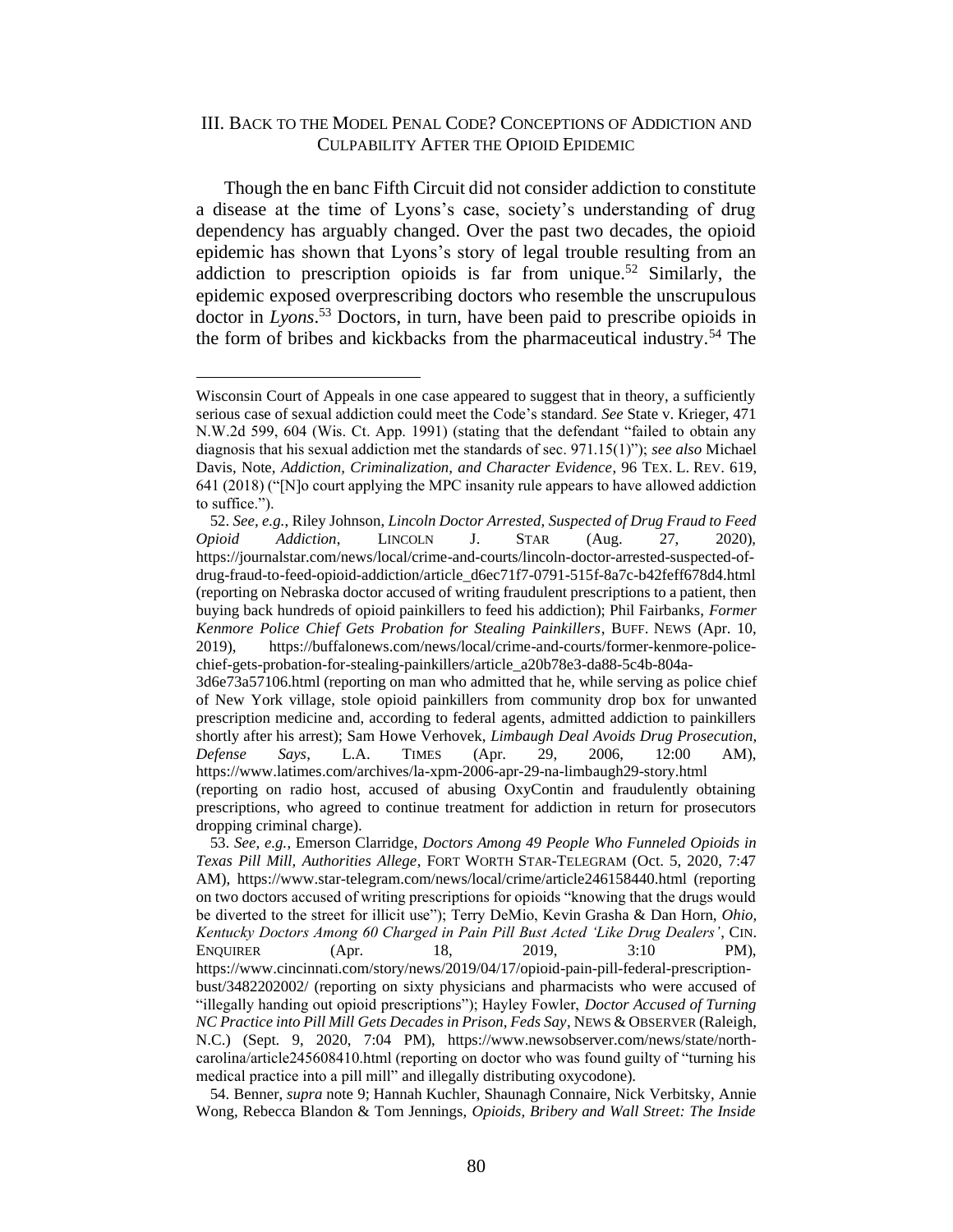retail industry has been implicated, as well: the U.S. Department of Justice recently accused Walmart of "contributing to the deadly opioid epidemic by filling thousands of invalid prescriptions and failing to report suspicious orders of opioids and other drugs placed by its pharmacies" in a civil complaint alleging "hundreds of thousands of violations" of the Controlled Substances Act.<sup>55</sup>

At the same time, there is evidence that as the opioid epidemic has spread, attitudes about drug addiction and addicts have changed.<sup>56</sup> While it would be premature to say the scientific community has reached a consensus about the causes of addiction, a study published in 2019 noted that even for those who subscribe to a "choice model" rather than a "brain disease model" of addiction, moral considerations have become increasingly irrelevant.<sup>57</sup> Indeed, a 2012 academic review of a book that advanced a view of addiction as choice commented favorably on the book but nonetheless acknowledged that the addiction-as-choice view was "controversial" in "the context of ever-growing popular support for a disease model of addiction."<sup>58</sup>

In the context of opioids specifically, neuroscience research has revealed that drugs such as hydrocodone, oxycodone, and heroin "impact the brain at its most fundamental levels."<sup>59</sup> And in 2016, the Secretary of the U.S. Department of Health and Human Services wrote that "decades of scientific research" demonstrates that "addiction is a chronic neurological disorder."<sup>60</sup> Recent election results also indicate a similar attitudinal shift among the general population. Not only has the number of states where recreational marijuana is legal grown to fifteen (and medical marijuana to thirty-five), but Oregon in 2020 decriminalized small amounts of other illegal drugs, including heroin.<sup>61</sup> Likewise, in the District of Columbia,

56. *See* Peterson & Armour, *supra* note 10.

*Story of a Disgraced Drugmaker*, PBS FRONTLINE (June 18, 2020), https://www.pbs.org/wgbh/frontline/article/opioid-drugmaker-insys-bribing-doctorsfentanyl-painkiller/.

<sup>55.</sup> Kevin Johnson, *Walmart Accused of Fueling Opioid Epidemic in Justice Department Lawsuit*, USA TODAY (Dec. 22, 2020, 8:26 PM), https://www.usatoday.com/story/news/politics/2020/12/22/justice-department-sueswalmart-over-opioid-prescriptions-ap-reports/4012910001/.

<sup>57.</sup> *See* Jostein Rise & Torleif Halkjelsvik, *Conceptualizations of Addiction and Moral Responsibility*, 10 FRONTIERS PSYCH., art. 1483, June 2019, at 2 ("The choice model has been referred to as the successor of the moral model of addition [sic], where addiction was considered a moral failure and addicts could be perceived as people of bad character. However, moral considerations are not core features of modern choice theories of addiction." (citations omitted)).

<sup>58.</sup> Allison N. Kurti & Jesse Dallery, *Review of Heyman's Addiction: A Disorder of Choice*, 45 J. APPLIED BEHAV. ANALYSIS 229, 229 (2012).

<sup>59.</sup> Samuel Fresher, Case Note and Comment, *Opioid Addiction Litigation and the Wrongful Conduct Rule*, 89 U. COLO. L. REV. 1311, 1315 (2018).

<sup>60.</sup> U.S. DEP'T OF HEALTH & HUM. SERVS., FACING ADDICTION IN AMERICA: THE SURGEON GENERAL'S REPORT ON ALCOHOL, DRUGS, AND HEALTH, at i (2016).

<sup>61.</sup> Jonah E. Bromwich, *This Election, a Divided America Stands United on One Topic*, N.Y. TIMES (Jan. 6, 2021), https://www.nytimes.com/2020/11/05/style/marijuana-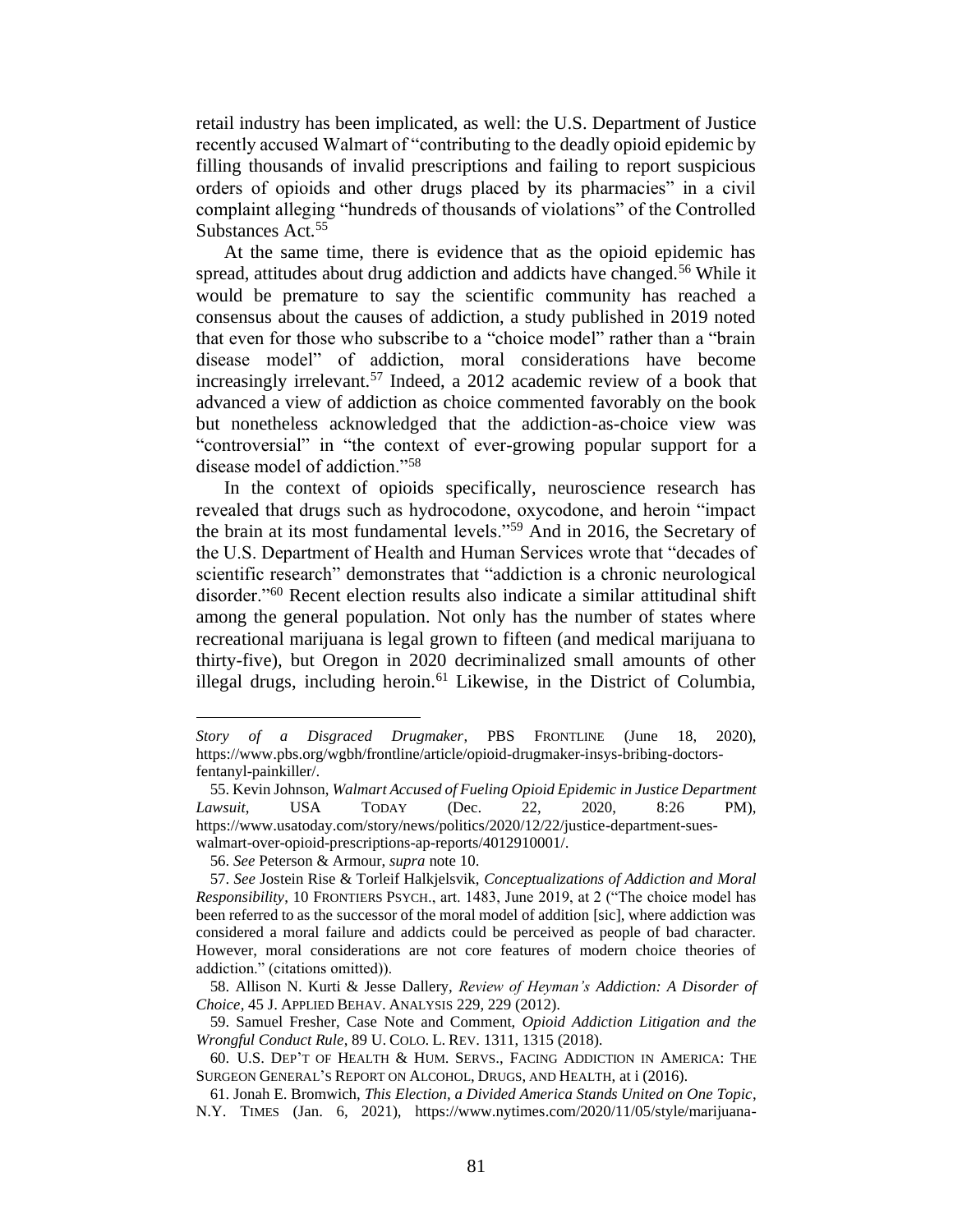voters in 2020 approved a ballot initiative to decriminalize the use of "magic mushrooms" and other psychedelic substances.<sup>62</sup>

In light of these developments, Congress should consider clarifying that addiction is a mental disease sufficient to mount an insanity defense and allowing involuntarily addicted defendants to raise the defense under the Model Penal Code's "Mental Disease or Defect Excluding Responsibility" standard. Unlike the *M'Naghten* rule, which only excuses a defendant who can show her mental disease or defect resulted in her inability to understand the wrongfulness of her conduct, the Code's defense additionally would protect defendants like Lyons. In other words, the Code's defense would protect someone who, even though she understands her conduct is wrongful, engages in the wrongful conduct anyway because, due to her involuntarily acquired drug addiction, she lacks substantial capacity to conform her conduct to the requirements of the law. Since it goes further than the *M'Naghten* rule in guarding against the punishment of those who are not morally culpable or who cannot be deterred by a criminal prohibition, the Code's defense better serves the normative underpinnings of the criminal  $law<sup>.63</sup>$ 

It is important to note that the Model Penal Code defense would not allow anyone with a drug or alcohol problem to avoid criminal liability. Each defendant who attempts to raise the defense would have to present enough evidence to convince a jury that his addiction was acquired involuntarily and was so advanced and all-consuming that he lacked the requisite capacity to control his behavior.

#### **CONCLUSION**

If Robert Lyons's story of an opioid addiction that resulted from an overprescribing doctor sounded atypical in the 1980s, his ordeal would have started to sound relatively commonplace a few decades later. Situated as he was in the era before the modern opioid epidemic, he found an unsympathetic audience of judges, whose decision to abandon the Model Penal Code's treatment of the insanity defense was echoed by Congress only months later. Lyons's case and the subsequent congressional action, taken in the charged environment resulting from the Hinckley acquittal, has had far-reaching consequences for criminal defendants that persist to the present day.

Congress should consider amending the federal insanity standard to allow defendants suffering from involuntary drug addiction to make a

legalization-usa.html ("Decriminalization is popular, in part, because . . . Americans personally affected by the country's continuing opioid crisis have been persuaded to see drugs as a public health issue.").

<sup>62.</sup> Justin Wm. Moyer, *D.C. Voters Approve Ballot Question to Decriminalize Psychedelic Mushrooms*, WASH. POST (Nov. 3, 2020, 8:24 PM), https://www.washingtonpost.com/local/dc-politics/dc-magic-mushroomsresult/2020/11/03/bb929e86-1abc-11eb-bb35-2dcfdab0a345\_story.html. 63. *See, e.g.*, *supra* notes 16–22 and accompanying text.